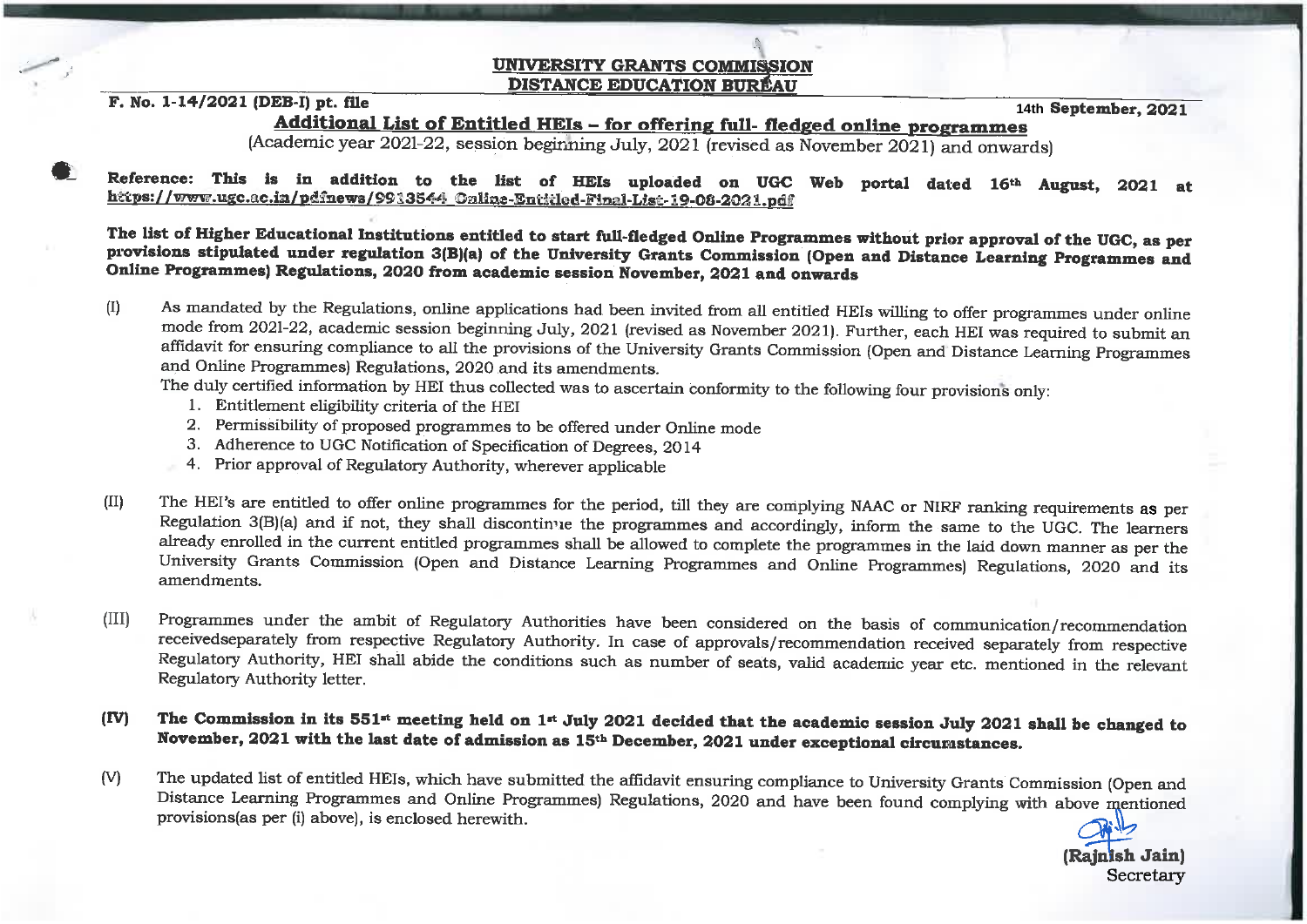| S.<br>No. | <b>STATE</b>                    | <b>TYPE OF</b><br><b>HEI</b>                | <b>HEI NAME</b>                                                               | <b>NUMBER</b><br>OF | <b>NAME OF PROGRAMMES</b>                                                                                                                                                                                                                                                                                                                      | <b>LINKS FOR</b><br><b>HEI'S</b> |
|-----------|---------------------------------|---------------------------------------------|-------------------------------------------------------------------------------|---------------------|------------------------------------------------------------------------------------------------------------------------------------------------------------------------------------------------------------------------------------------------------------------------------------------------------------------------------------------------|----------------------------------|
|           |                                 |                                             |                                                                               | <b>PROGR</b>        |                                                                                                                                                                                                                                                                                                                                                | <b>APPLICATI</b>                 |
|           |                                 |                                             |                                                                               | <b>AMMES</b>        |                                                                                                                                                                                                                                                                                                                                                | ON &                             |
|           |                                 |                                             |                                                                               |                     |                                                                                                                                                                                                                                                                                                                                                | <b>AFFIDAVIT</b>                 |
| 1.        | <b>ANDHRA</b><br><b>PRADESH</b> | <b>DEEMED TO</b><br>BE<br><b>UNIVERSITY</b> | <b>KONERU</b><br><b>LAKSHMAIAH</b><br><b>EDUCATION</b><br><b>FOUNDATION</b>   | $\overline{5}$      | 1. MASTER OF<br>BUSINESS ADMINISTRATION<br>(DIGITAL MARKETING)<br>BUSINESS ADMINISTRATION<br>2. MASTER OF<br>(ENTREPRENEURSHIP)<br>BUSINESS ADMINISTRATION<br>3. MASTER OF<br>(DATA SCIENCE)<br>4. MASTER OF<br>BUSINESS ADMINISTRATION<br>(LOGISTICS & SUPPLY CHAIN MANAGEMENT)<br>5. POST GRADUATE DIPLOMA (BANKING &<br>FINANCIAL SERVICES) | · APPLICATION<br>· AFFIDAVIT     |
| 2.        | <b>DELHI</b>                    | <b>DEEMED TO</b><br>BE<br><b>UNIVERSITY</b> | <b>JAMIA</b><br><b>HAMDARD</b>                                                | $\overline{5}$      | 1. BACHELOR OF BUSINESS ADMINISTRATION<br>(MANAGEMENT)<br>OF<br><b>COMMERCE</b><br>2. BACHELOR<br>(HONS)<br>(ACCOUNTANCY)<br>COMPUTER APPLICATIONS<br>3. BACHELOR<br>OF<br>(DATA SCIENCE)<br>4. MASTER OF ARTS (HUMAN RIGHTS)<br>5. MASTER OF ARTS (ISLAMIC STUDIES)                                                                           | • APPLICATION<br>· AFFIDAVIT     |
| 3.        | <b>HARYANA</b>                  | <b>STATE</b><br><b>UNIVERSITY</b>           | <b>MAHARISHI</b><br><b>DAYANAND</b><br><b>UNIVERSITY</b>                      | 2                   | 1. MASTER OF COMMERCE(GENERAL)<br>2. MASTER OF SCIENCE (MATHEMATICS)                                                                                                                                                                                                                                                                           | · APPLICATION<br>• AFFIDAVIT     |
| 4.        | <b>KARNATAKA</b>                | DEEMED TO<br><b>BE</b><br><b>UNIVERSITY</b> | <b>JSS ACADEMY</b><br>OF<br><b>EDUCATION</b><br><b>AND</b><br><b>RESEARCH</b> | $\mathbf{1}$        | 1. BACHELOR OF SCIENCE (PSYCHOLOGY)                                                                                                                                                                                                                                                                                                            | · APPLICATION<br>· AFFIDAVIT     |
| 5.        | <b>KARNATAKA</b>                | DEEMED TO<br><b>BE</b><br><b>UNIVERSITY</b> | <b>MANIPAL</b><br><b>ACADEMY OF</b><br><b>HIGHER</b><br><b>EDUCATION</b>      | 3                   | 1. MASTER OF BUSINESS ADMINISTRATION<br>(GENERAL MANAGEMENT)<br><b>SCIENCE</b><br><b>(BUSINESS)</b><br>2. MASTER<br>OF<br><b>ANALYTICS)</b><br>3. MASTER OF SCIENCE (DATA SCIENCE)                                                                                                                                                             | · APPLICATION<br>· AFFIDAVIT     |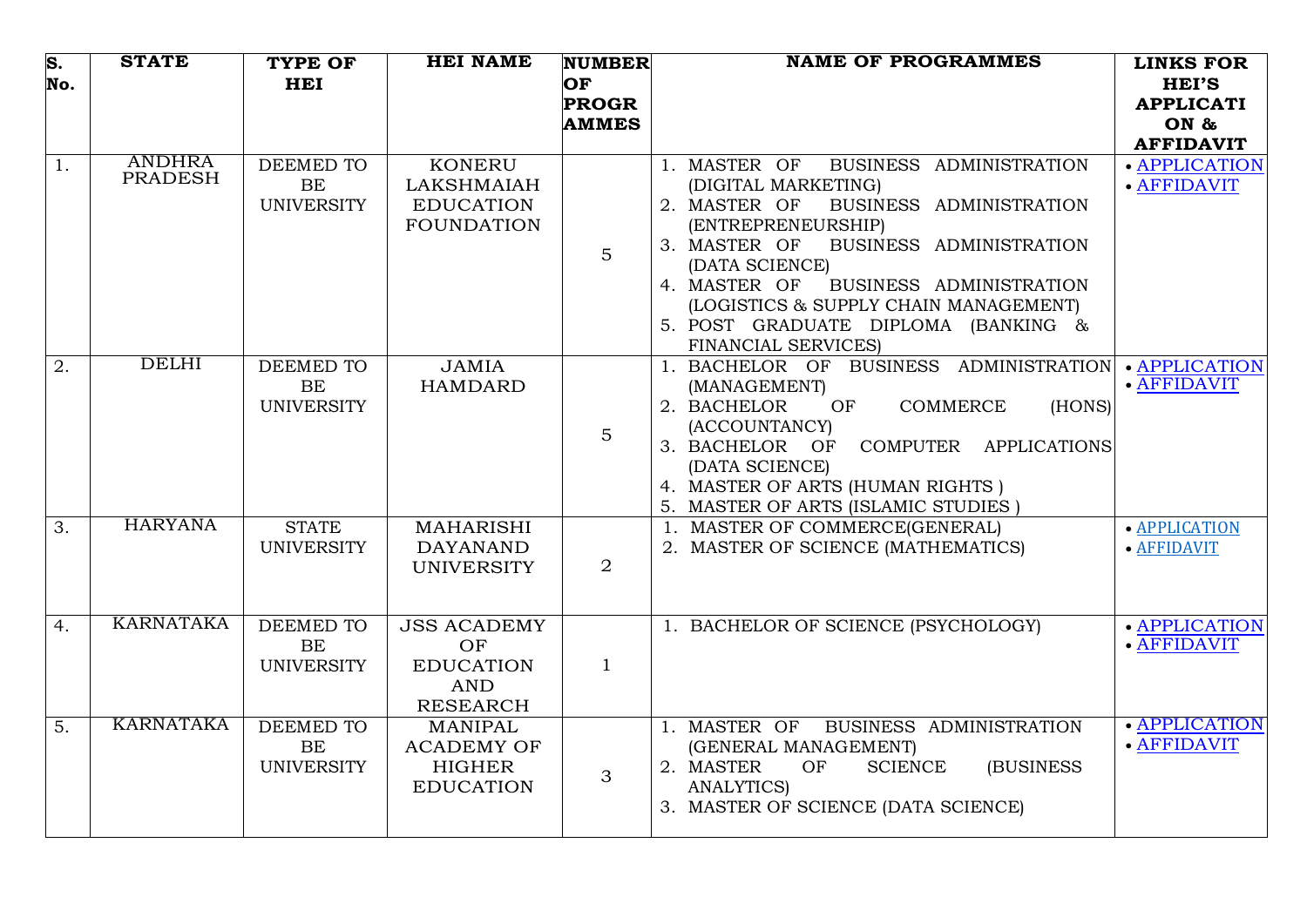| $\overline{\mathbf{s}}$ .<br>No. | <b>STATE</b>       | <b>TYPE OF</b><br><b>HEI</b>                       | <b>HEI NAME</b>                                                                                 | <b>NUMBER</b><br>OF<br><b>PROGR</b><br><b>AMMES</b> | <b>NAME OF PROGRAMMES</b>                                                                                                                                                                                        | <b>LINKS FOR</b><br><b>HEI'S</b><br><b>APPLICATI</b><br>ON &<br><b>AFFIDAVIT</b> |
|----------------------------------|--------------------|----------------------------------------------------|-------------------------------------------------------------------------------------------------|-----------------------------------------------------|------------------------------------------------------------------------------------------------------------------------------------------------------------------------------------------------------------------|----------------------------------------------------------------------------------|
| 6.                               | <b>MAHARASHTRA</b> | DEEMED TO<br><b>BE</b><br><b>UNIVERSITY</b>        | <b>BHARTI</b><br><b>VIDYAPEETH</b>                                                              | $\mathbf{1}$                                        | 1. MASTER OF BUSINESS ADMINISTRATION                                                                                                                                                                             | · APPLICATION<br>· AFFIDAVIT                                                     |
| $\overline{7}$ .                 | MAHARASHTRA        | DEEMED TO<br><b>BE</b><br><b>UNIVERSITY</b>        | DATTA MEGHE<br><b>INSTITUTE OF</b><br><b>MEDICAL</b><br><b>SCIENCES</b>                         | $5\phantom{.}$                                      | 1. BACHELOR OF COMMERCE (GENERAL)<br>2. BACHELOR OF BUSINESS ADMINISTRATION<br>3. BACHELOR OF COMPUTER APPLICATIONS<br>4. MASTER OF COMPUTER APPLICATIONS<br>5. MASTER OF BUSINESS ADMINISTRATION                | • APPLICATION<br>· AFFIDAVIT                                                     |
| $\overline{8}$ .                 | <b>RAJASTHAN</b>   | <b>DEEMED TO</b><br><b>BE</b><br><b>UNIVERSITY</b> | <b>BANASTHALI</b><br><b>VIDYAPITH</b>                                                           | 2                                                   | 1. MASTER OF ARTS (SOCIOLOGY)<br>2. MASTER OF ARTS (ECONOMICS)                                                                                                                                                   | • APPLICATION<br>· AFFIDAVIT                                                     |
| 9.                               | <b>RAJASTHAN</b>   | <b>PRIVATE</b><br><b>UNIVERSITY</b>                | <b>MANIPAL</b><br><b>UNIVERSITY</b>                                                             | $\overline{4}$                                      | 1. BACHELOR OF COMMERCE (GENERAL)<br>2. MASTER OF COMMERCE (GENERAL)<br>3. MASTER OF ARTS (JOURNALISM & MASS<br>COMMUNICATION)<br>4. MASTER OF BUSINESS ADMINISTRATION                                           | · APPLICATION<br>· AFFIDAVIT                                                     |
| 10.                              | TAMIL NADU         | <b>STATE</b><br><b>UNIVERSITY</b>                  | <b>ANNA</b><br><b>UNIVERSITY</b>                                                                | $\mathbf{1}$                                        | 1. MASTER OF BUSINESS ADMINISTRATION<br>(GENERAL MANAGEMENT)                                                                                                                                                     | • APPLICATION<br>• AFFIDAVIT                                                     |
| 11.                              | <b>TAMIL NADU</b>  | DEEMED TO<br>BE<br><b>UNIVERSITY</b>               | <b>BHARAT</b><br><b>INSITUTE OF</b><br><b>HIGHER</b><br><b>EDUCATION AND</b><br><b>RESEARCH</b> | $\overline{4}$                                      | 1. BACHELOR OF BUSINESS ADMINISTRATION<br>(GENERAL)<br>2. BACHELOR OF ARTS (ENGLISH)<br>3. BACHELOR OF COMMERCE (GENERAL)<br>4. MASTER OF COMMERCE (GENERAL)                                                     | · APPLICATION<br>· AFFIDAVIT                                                     |
| 12.                              | <b>TAMIL NADU</b>  | <b>DEEMED TO</b><br><b>BE</b><br><b>UNIVERSITY</b> | Dr. M.G.R.<br><b>EDUCATIONAL</b><br><b>AND</b><br><b>RESEARCH</b><br><b>INSTITUTE</b>           | $\overline{5}$                                      | 1. BACHELOR OF BUSINESS ADMINISTRATION<br>2. MASTER OF SCIENCE (STATISTICS)<br>3. MASTER OF ARTS (JOURNALISM & MASS<br>COMMUNICATION)<br>4. MASTER OF ARTS (PHILOSOPHY)<br>5. MASTER OF ARTS (POLITICAL SCIENCE) | · APPLICATION<br>· AFFIDAVIT                                                     |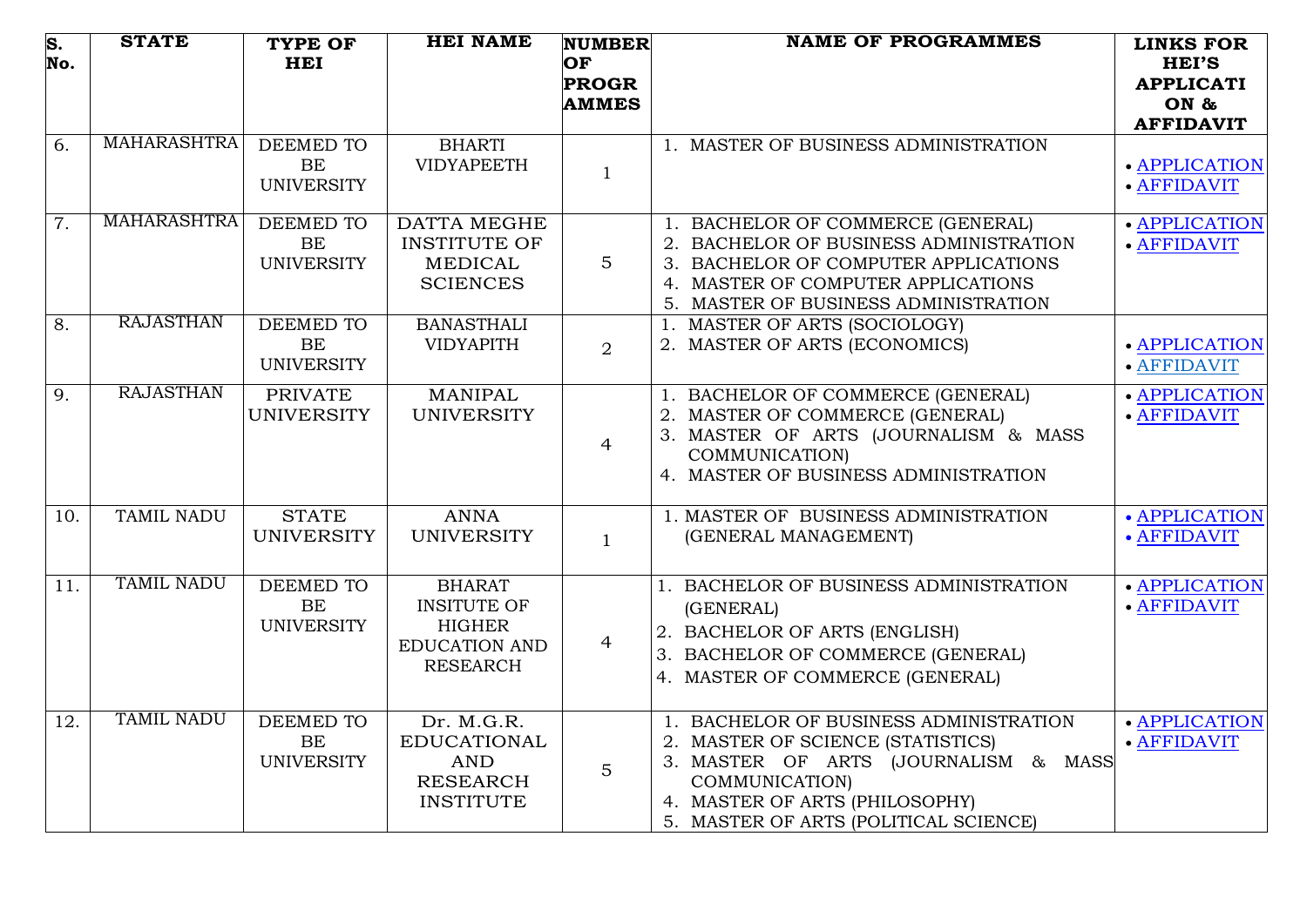| $\overline{\mathbf{s}}$ .<br>No. | <b>STATE</b>      | <b>TYPE OF</b><br><b>HEI</b>   | <b>HEI NAME</b>                          | <b>NUMBER</b><br>OF | <b>NAME OF PROGRAMMES</b>                                                      | <b>LINKS FOR</b><br><b>HEI'S</b>  |
|----------------------------------|-------------------|--------------------------------|------------------------------------------|---------------------|--------------------------------------------------------------------------------|-----------------------------------|
|                                  |                   |                                |                                          | <b>PROGR</b>        |                                                                                | <b>APPLICATI</b>                  |
|                                  |                   |                                |                                          | <b>AMMES</b>        |                                                                                | ON &                              |
| 13.                              | <b>TAMIL NADU</b> | <b>DEEMED TO</b>               | <b>HINDUSTAN</b>                         |                     | 1. MASTER OF ARTS (ENGLISH)                                                    | <b>AFFIDAVIT</b><br>· APPLICATION |
|                                  |                   | <b>BE</b>                      | <b>INSTITUTE OF</b>                      |                     |                                                                                | · AFFIDAVIT                       |
|                                  |                   | <b>UNIVERSITY</b>              | <b>TECHNOLOGY</b>                        | $\mathbf{1}$        |                                                                                |                                   |
|                                  |                   |                                | AND SCIENCE<br>(HITS)                    |                     |                                                                                |                                   |
| 14.                              | <b>TAMIL NADU</b> | <b>DEEMED TO</b>               | <b>KARUNYA</b>                           |                     | <b>BACHELOR OF COMMERCE</b>                                                    | · APPLICATION                     |
|                                  |                   | BE<br><b>UNIVERSITY</b>        | <b>INSTITUTE OF</b><br><b>TECHNOLOGY</b> | 3                   | 2. BACHELOR OF BUSINESS ADMINISTRATION                                         | · AFFIDAVIT                       |
|                                  |                   |                                | AND SCIENCES                             |                     | 3. MASTER OF BUISNESS ADMINISTRATION                                           |                                   |
| 15.                              | <b>TAMIL NADU</b> | DEEMED TO<br><b>BE</b>         | <b>SHANMUGHA</b><br>ARTS,                |                     | <b>BACHELOR</b><br><b>COMPUTER</b><br><b>APPLICATIONS</b><br>OF<br>(GENERAL)   | · APPLICATION<br>· AFFIDAVIT      |
|                                  |                   | <b>UNIVERSITY</b>              | SCIENCE,                                 |                     |                                                                                |                                   |
|                                  |                   |                                | <b>TECHNOLOGY</b>                        | $\mathbf{1}$        |                                                                                |                                   |
|                                  |                   |                                | & RESEARCH<br><b>ACADEMY</b>             |                     |                                                                                |                                   |
| 16.                              | <b>TAMIL NADU</b> | <b>STATE</b>                   | <b>UNIVERSITY</b>                        |                     |                                                                                | • APPLICATION                     |
|                                  |                   | <b>UNIVERSITY</b>              | OF MADRAS                                |                     | 1. BACHELOR OF BUSINESS ADMINISTRATION                                         | · AFFIDAVIT                       |
|                                  |                   |                                |                                          |                     | (GENERAL)                                                                      |                                   |
|                                  |                   |                                |                                          |                     | 2. BACHELOR OF COMMERCE (GENERAL)<br>3. BACHELOR OF ARTS (FRENCH)              |                                   |
|                                  |                   |                                |                                          |                     | 4. MASTER OF ARTS(JOURNALISM & MASS                                            |                                   |
|                                  |                   |                                |                                          | 9                   | <b>COMMUNICATION</b> )                                                         |                                   |
|                                  |                   |                                |                                          |                     | 5. MASTER OF ARTS(PUBLIC ADMINISTRATION)<br>6. MASTER OF ARTS (ANTHROPOLOGY)   |                                   |
|                                  |                   |                                |                                          |                     | 7. MASTER OF ARTS(ECONOMICS)                                                   |                                   |
|                                  |                   |                                |                                          |                     | 8. MASTER OF ARTS(ENGLISH)                                                     |                                   |
|                                  |                   |                                |                                          |                     | 9. MASTER OF COMMERCE(GENERAL)                                                 |                                   |
| 17.                              | <b>TAMIL NADU</b> | DEEMED TO                      | <b>VELLORE</b>                           |                     | 1. BACHELOR OF COMMERCE(GENERAL)                                               | · APPLICATION                     |
|                                  |                   | <b>BE</b><br><b>UNIVERSITY</b> | <b>INSTITUTE OF</b><br><b>TECHNOLOGY</b> |                     | 2. BACHELOR OF COMPUTER APPLICATIONS<br>3. BACHELOR OF BUSINESS ADMINISTRATION | · AFFIDAVIT                       |
|                                  |                   |                                |                                          | $\overline{5}$      | 4. MASTER OF COMPUTER APPLICATIONS                                             |                                   |
|                                  |                   |                                |                                          |                     | 5. MASTER OF BUSINESS ADMINISTRATION                                           |                                   |
|                                  |                   |                                |                                          |                     |                                                                                |                                   |